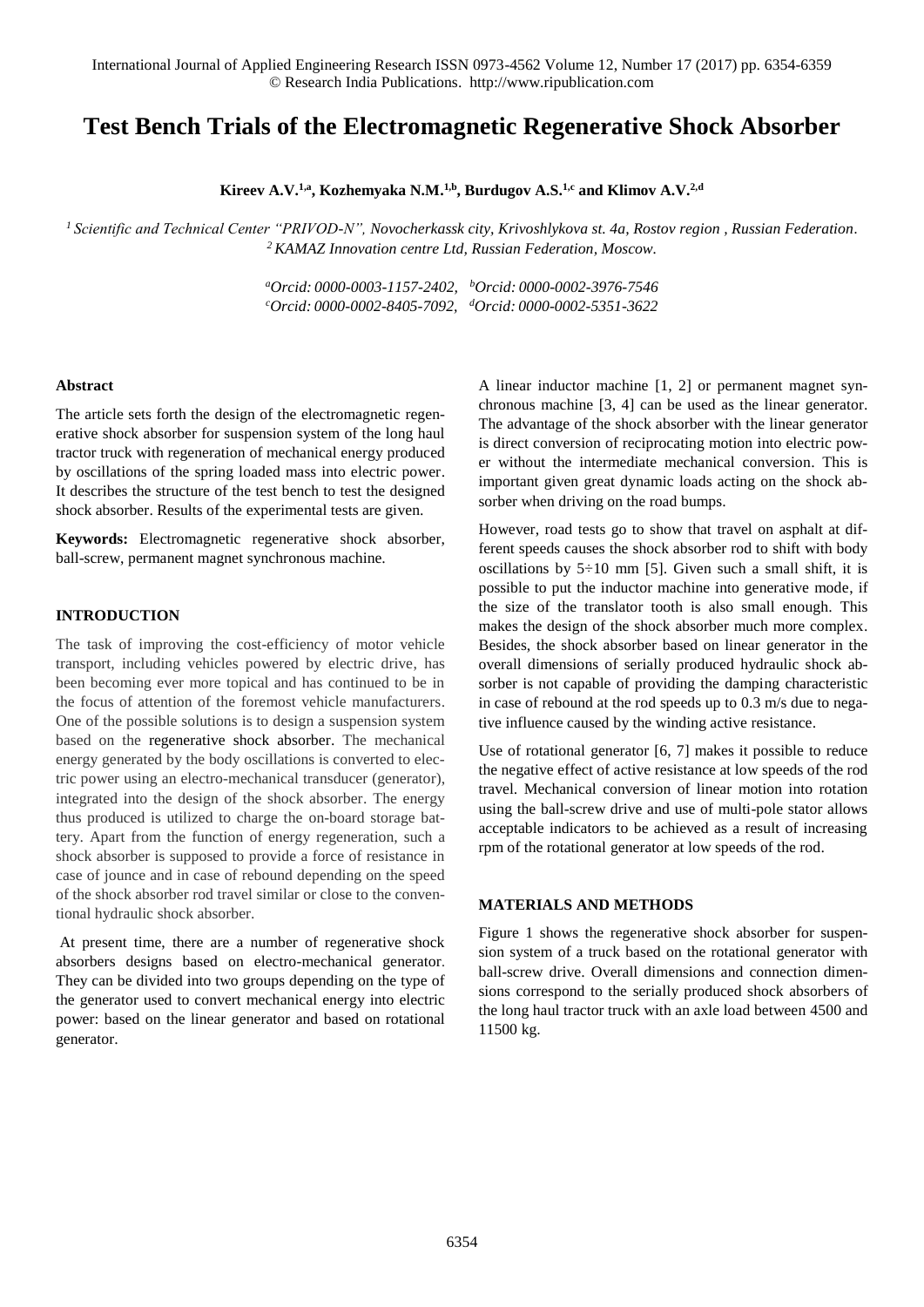International Journal of Applied Engineering Research ISSN 0973-4562 Volume 12, Number 17 (2017) pp. 6354-6359 © Research India Publications. http://www.ripublication.com



 $(a)$  – cross section,  $(b)$  – 3D model

1– inner tube, 2 – outer tube, 3 – rotor, 4 – ball-screw, 5 – radial thrust bearing, 6 – ball bearing, 7 – cable gland, 8 – stator winding, 9 – stator, 10 – mounting bush, 11 – ball bearing

The screw rod which is part of the ball-screw drive is attached on the inner tube of the shock absorber; the ball-screw drive nut is attached to the inner tube using bearings. The reciprocating motion of the rod is converted into rotation of the rotor attached on the ball-screw drive nut. The screw rod moves inside the rotor. Permanent magnets are fixed on the rotor surface. Three phase winding is installed in the stator slots. Stator winding induces electromotive force at the rotor turns, thus converting the mechanical energy of the shock absorber's reciprocating motion into electric power. The winding is placed into the slots in the "star" scheme. Each phase consist of eight coils connected in series.

As the shock absorber operates, the generator produces alternating three phase voltage which is rectified and stabilized as a definite level required charging the drive battery of a vehicle or of any other energy storage.

In order to create the required rebound and jounce force of the shock absorber, the control system has to regulate the generator's electric load depending on the rod direction and the rod speed. The rod direction is determined by controlling the generator phase alternation, whereas the speed is calculated based on the generated voltage frequency. These functions have been implemented in the shock absorber control unit. The regenerated energy in the regenerative shock absorber supplied the charger and is utilized to charge the vehicle battery.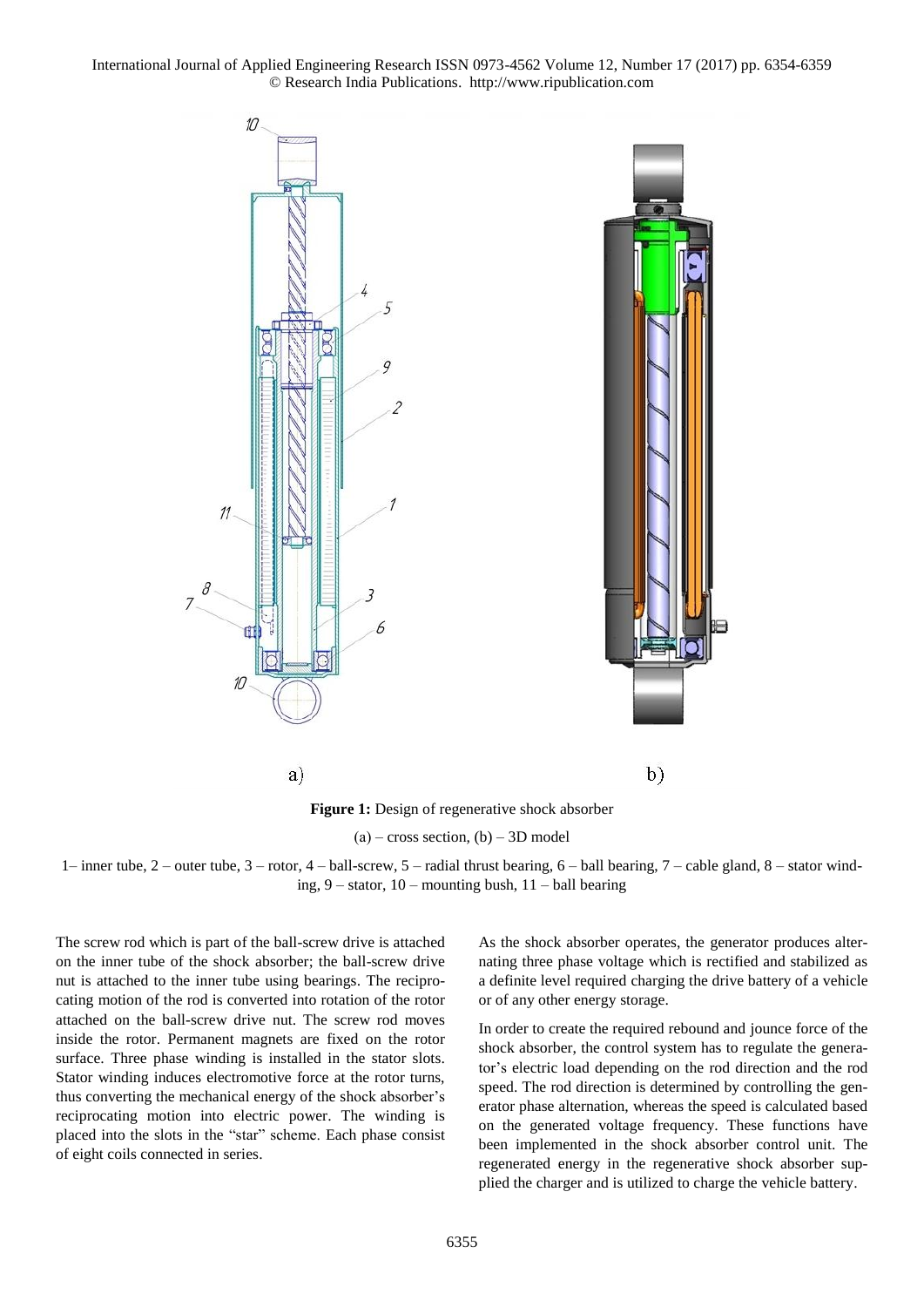Figure 2 illustrates the structure of the test bench for testing of the regenerative shock absorber. The rack with sensors is a steel framework with linear guide ways for vertical movement of the shock absorber rod. The rack contains a force sensor and a laser motion sensor. The motor is connected with the rack using the crank and connecting rod mechanism with adjustable crank length. By changing rotation speed of the motor and the crank radius on the motor disk, the required rod speed and the shock absorber rod stroke are set.



**Figure 2:** Structure of the test bench for shock absorber tests



**Figure 3:** Test bench for shock absorber test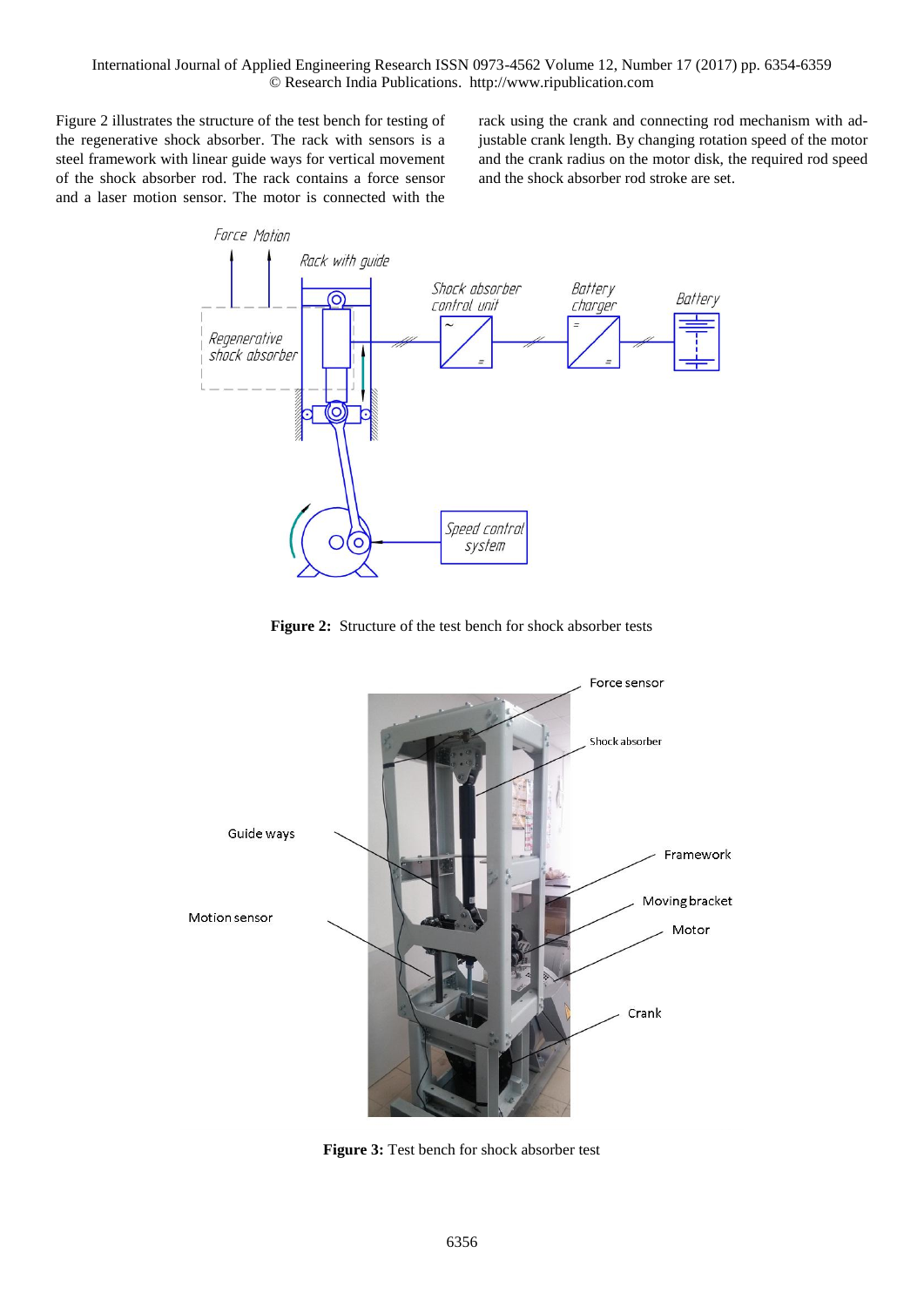As the motor shaft rotates, the crank drives the moving bracket, moving along the linear guide ways, to which the lower fixation point of the shock absorber is connected. The laser motion sensor mounted on the bracket. The upper fixation point is connected to rack frame via a force sensor. A photo of the rack is shown in Figure 3.

The measuring system of the test bench records the signals from the force sensor and the motion sensor, phase currents and voltages of the shock absorber, output current and voltage of the shock absorber control unit, output current and voltage of the charger. This enables to calculate the regenerative power at different speeds of the shock absorber, and to get dependence of the jounce and rebound force versus the rod speed.

## **EXPERIMENTAL RESULTS**

In one turn of the test bench motor shaft, the shock absorber undergoes the jounce and the rebound phase. The rod speed, at the same time, changes from zero to maximum following the law close to the sinusoidal one (figure 4).



Figure 4 – Speed and motion of the shock absorber rod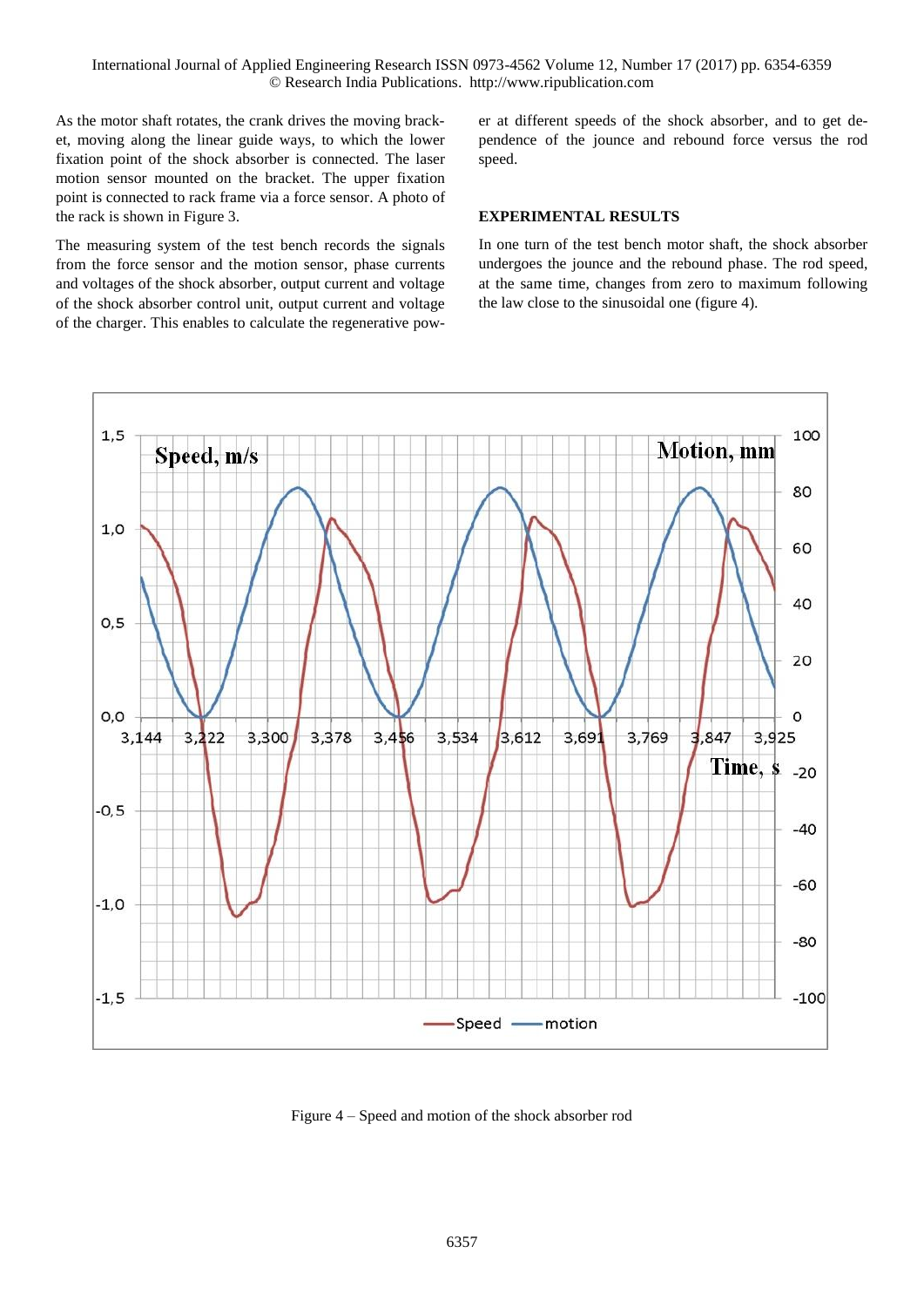Figure 5 shows phase currents and linear voltages of the shock absorber generator, the rod speed and output power of the generator. The regenerative power at the rebound phase with the rod speed of 1 m/s reaches 2.1 kW, at the speed of 1.5 m/s, it is 3 kW. Average power per one turn of the crank amounted to 1.27 kW.



**Figure 5:** Currents, voltages and power of the shock absorber at different rod speeds



**Figure 6:** Shock absorber force versus rod speed